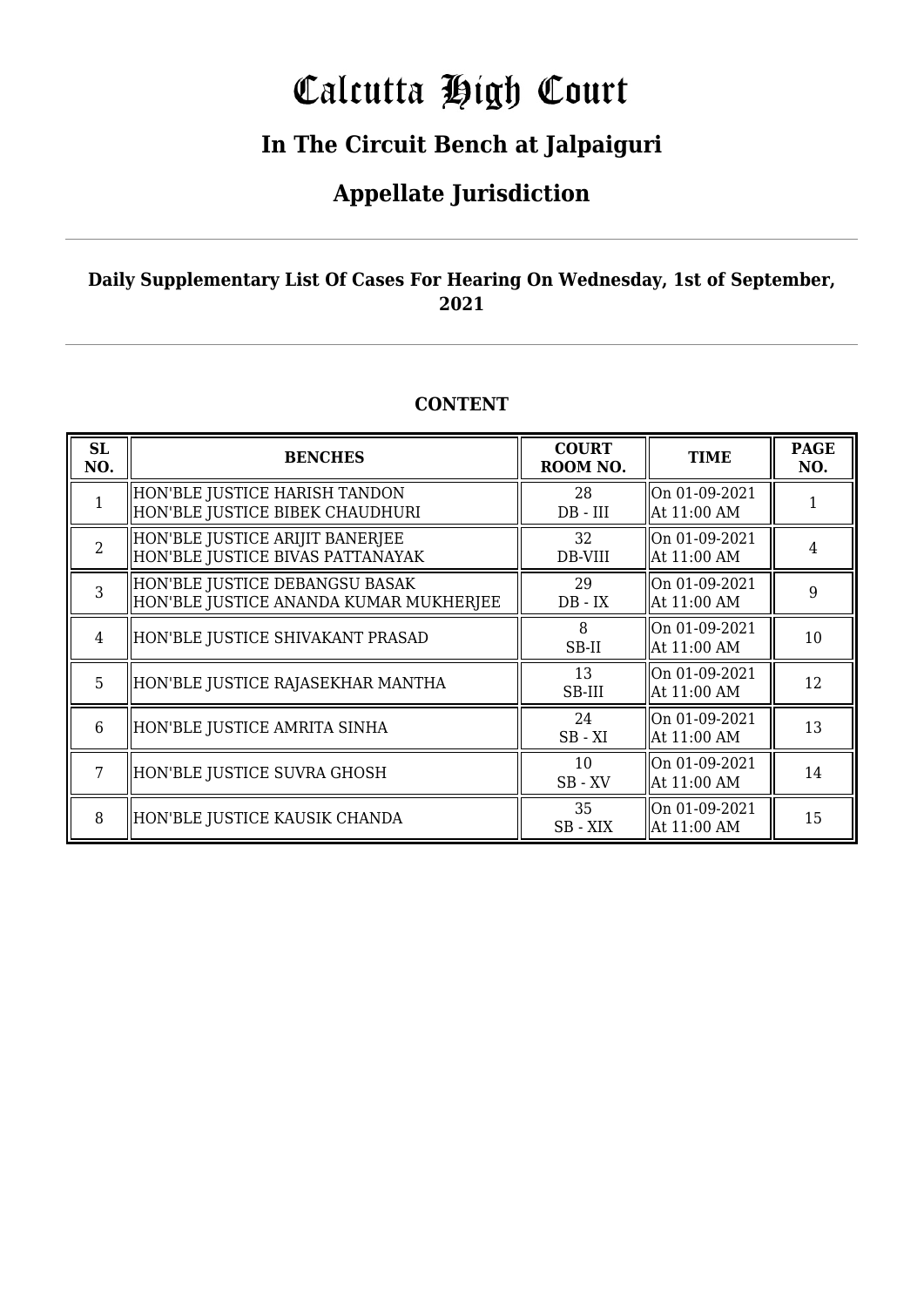

# Calcutta High Court

**In The Circuit Bench at Jalpaiguri**

### **Appellate Side**

**DAILY CAUSELIST For Wednesday The 1st September 2021**

#### **COURT NO. 28**

#### **DIVISION BENCH (DB - III) AT 11:00 AM HON'BLE JUSTICE HARISH TANDON HON'BLE JUSTICE BIBEK CHAUDHURI**

#### **(VIA VIDEO CONFERENCE)**

#### **FROM PRINCIPAL BENCH**

#### **FOR ORDERS**

| $\mathbf{1}$ |                              | IA NO. CRAN/1/2021 RAMESH MANJU BISHNOI@<br>RAMESH MANJU BISHNOY@ | PRITAM ROY<br>PRITAM ROY               |
|--------------|------------------------------|-------------------------------------------------------------------|----------------------------------------|
|              | [11.00 A.M.]<br>[14.09.2021] | RAMESH KUMAR BISHNOI<br>Vs.                                       |                                        |
|              | In CRM/497/2021              | THE STATE OF WEST BENGAL                                          |                                        |
|              |                              | <b>APPLICATION FOR BAIL</b>                                       |                                        |
| 2            | CRM/437/2021                 | AMJAD KHAN AND ANR<br>VS                                          | <b>BISWAJIT DAS</b>                    |
|              |                              | THE STATE OF WEST BENGAL                                          |                                        |
|              | IA NO: CRAN/1/2021           |                                                                   |                                        |
| 3            | CRM/746/2021                 | NARAYAN SAHA AND ORS<br><b>VS</b>                                 | <b>SUDIP GUHA</b>                      |
|              |                              | THE STATE OF WEST BENGAL                                          |                                        |
|              |                              | <b>APPLICATION FOR ANTICIPATORY BAIL</b>                          |                                        |
| 4            | CRM/473/2021                 | DHRUBAJYOTI ROY AND ORS<br><b>VS</b>                              | <b>HILLOL SAHA</b><br><b>PODDER</b>    |
|              |                              | THE STATE OF WEST BENGAL                                          |                                        |
| 5            | CRM/685/2021                 | NABI HOSSAIN MIYA @ NAYAN<br>AND ORS<br>VS                        | <b>SUDIP GUHA</b>                      |
|              |                              | THE STATE OF WEST BENGAL                                          |                                        |
| 6            | CRM/686/2021                 | SAHIDAR RAHAMAN @<br>SAHIDAR ALI AND ANR<br><b>VS</b>             | <b>SUDIP GUHA</b>                      |
|              |                              | THE STATE OF WEST BENGAL                                          |                                        |
| 7            | CRM/733/2021                 | <b>JUGAL SARKAR</b><br>VS                                         | <b>JAYDEEP KANTA</b><br><b>BHOWMIK</b> |
|              |                              | THE STATE OF WEST BENGAL                                          |                                        |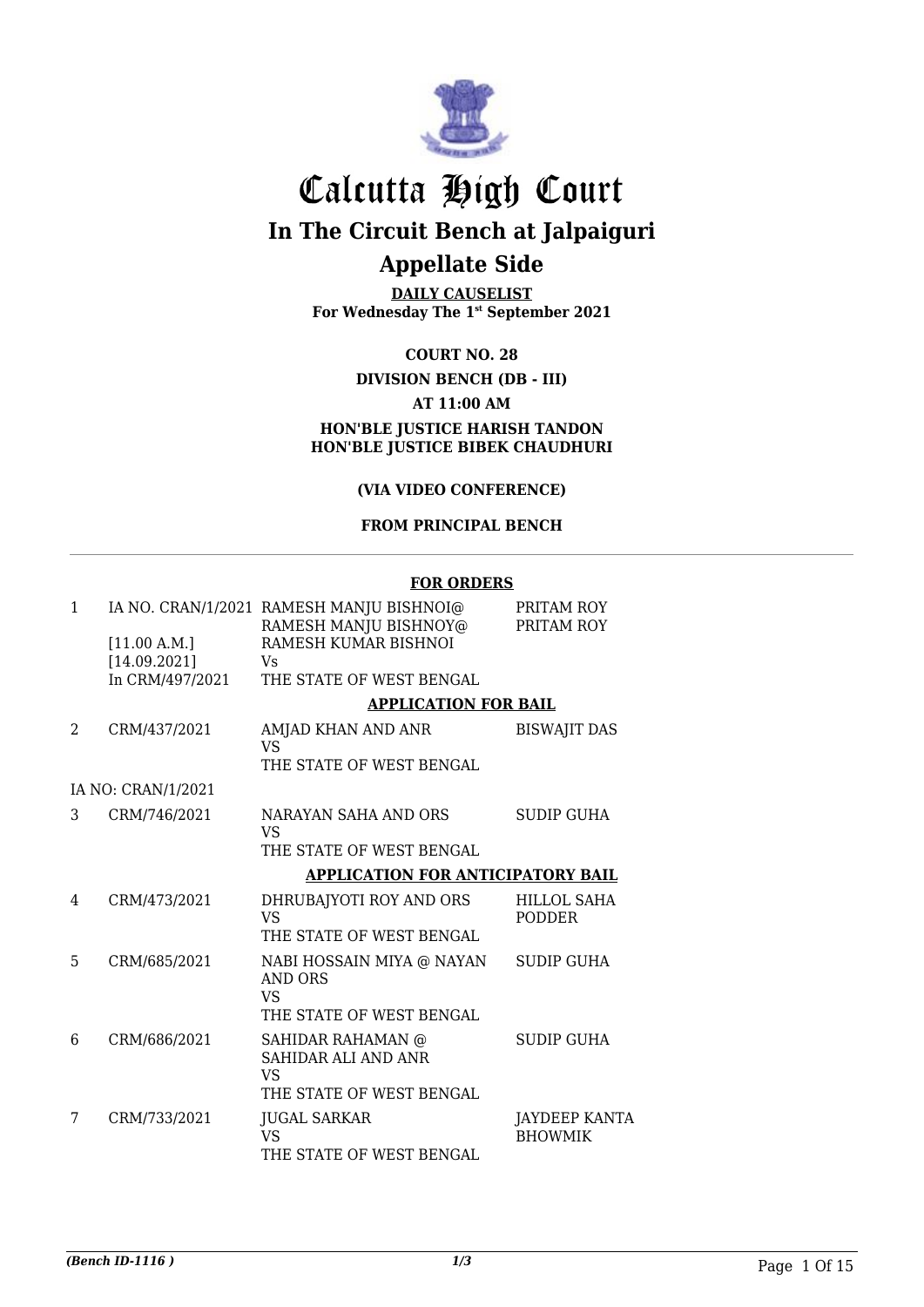| 8  | CRM/739/2021 | <b>BIMAL BARMAN</b><br>VS<br>THE STATE OF WEST BENGAL                                 | <b>SUDIP GUHA</b>                   |
|----|--------------|---------------------------------------------------------------------------------------|-------------------------------------|
| 9  | CRM/762/2021 | NABIKARIM MIAH @ MIYA<br>VS<br>THE STATE OF WEST BENGAL                               | <b>SUDIP GUHA</b>                   |
| 10 | CRM/790/2021 | SATYAKI CHAKRABORTY<br>VS<br>State of West Bengal                                     | PUJA GOSWAMI                        |
| 11 | CRM/803/2021 | <b>ARUN KUMAR</b><br><b>VS</b><br>State of West Bengal                                | <b>SURYANEEL DAS</b>                |
| 12 | CRM/824/2021 | NIREN @ NIRENDRANATH ROY<br><b>VS</b><br>THE STATE OF WEST BENGAL                     | ANIRBAN BANERJEE                    |
| 13 | CRM/827/2021 | TIKARAM GAUTAM AND ANR<br><b>VS</b><br>THE UNION OF INDIA                             | <b>HILLOL SAHA</b><br><b>PODDER</b> |
| 14 | CRM/830/2021 | <b>RABIN BARMAN AND ORS</b><br><b>VS</b><br>THE STATE OF WEST BENGAL                  | <b>HILLOL SAHA</b><br><b>PODDER</b> |
| 15 | CRM/832/2021 | TAPAS ROY @ BAPPA AND ORS<br><b>VS</b><br>THE STATE OF WEST BENGAL                    | <b>HILLOL SAHA</b><br><b>PODDER</b> |
| 16 | CRM/840/2021 | SADEK ALI MIAH @ CHHADEK<br>ALI MIAH AND ORS<br><b>VS</b><br>THE STATE OF WEST BENGAL | <b>SUDIP GUHA</b>                   |
| 17 | CRM/842/2021 | SISHU GOPAL ROY AND ORS<br><b>VS</b><br>THE STATE OF WEST BENGAL                      | DEBAJIT KUNDU                       |
| 18 | CRM/846/2021 | RABIKANTA ADHIKARY<br>VS<br>STATE OF WEST BENGAL                                      | KALIPADA DAS                        |
| 19 | CRM/848/2021 | MAJIDUL HOQUE @ MAJIDUL<br><b>HAOUE</b><br><b>VS</b><br>THE STATE OF WEST BENGAL      | HILLOL SAHA<br><b>PODDER</b>        |
| 20 | CRM/851/2021 | SAIDUL ISLAM @ SAIDUL<br>HOQUE AND ANR<br><b>VS</b><br>THE STATE OF WEST BENGAL       | SUDIP GUHA                          |
| 21 | CRM/853/2021 | <b>BABLU BARMAN AND ORS</b><br>VS<br>State of West Bengal                             | RATAN CHANDRA<br><b>ROY</b>         |
| 22 | CRM/864/2021 | HIRENDRA KUMAR SARKAR @<br>SAGAR<br><b>VS</b><br>THE STATE OF WEST BENGAL             | HILLOL SAHA<br><b>PODDER</b>        |
| 23 | CRM/871/2021 | RAHUL MAHANTA<br>VS<br>State of West Bengal                                           | PRONOJIT RAY                        |
| 24 | CRM/885/2021 | SUPRIYA SHAW AND ORS<br><b>VS</b><br>State of West Bengal                             | <b>BHASKAR HUTAIT</b>               |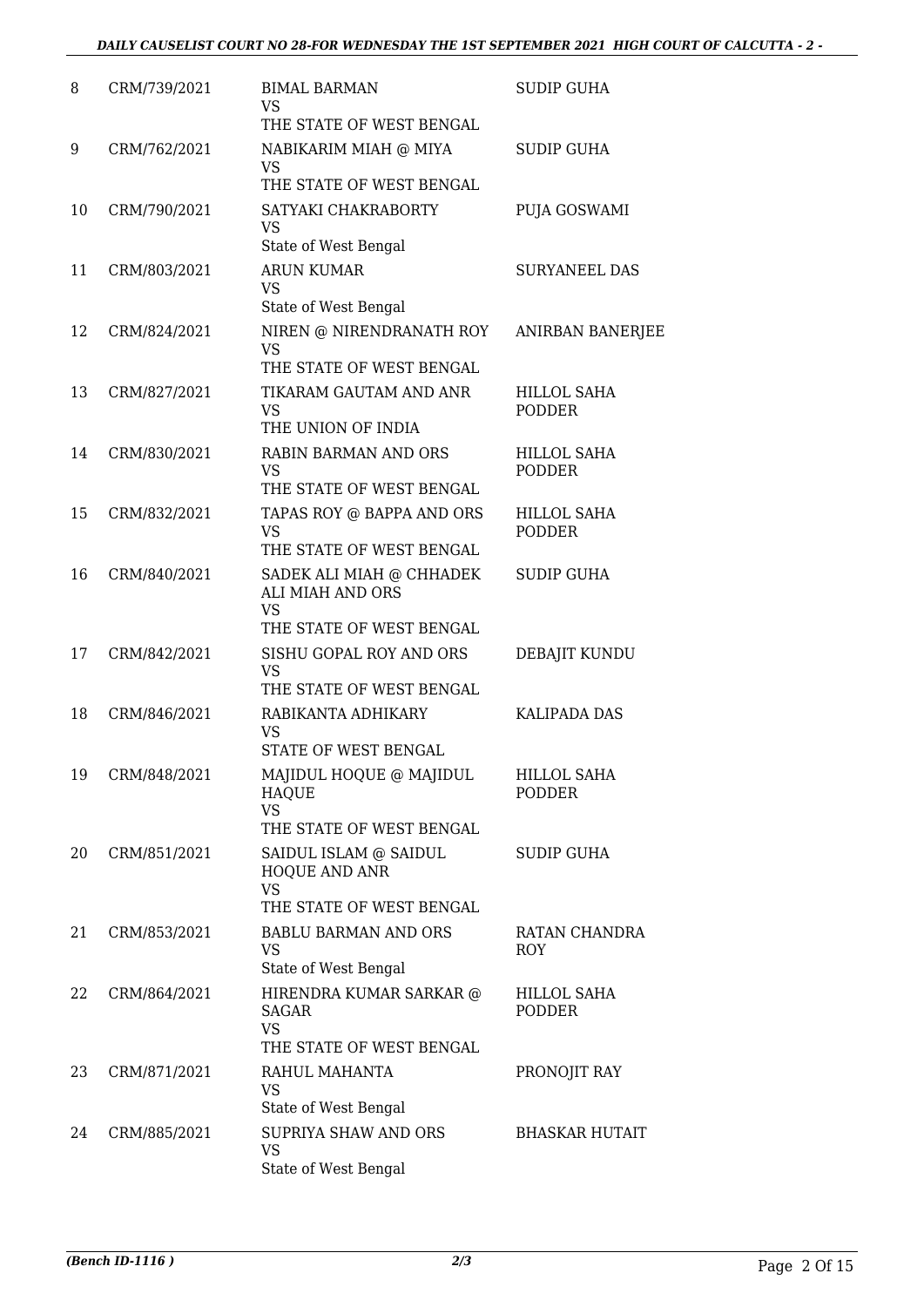| 25 | CRM/893/2021                    | MAHESH ROY<br>VS<br>State of West Bengal                                  | MADHUSHRI DUTTA                                              |
|----|---------------------------------|---------------------------------------------------------------------------|--------------------------------------------------------------|
| 26 | CRM/900/2021                    | <b>APARNESH</b><br>MUKHOPADHYAY@MUKHERJEE<br>VS<br>State of West Bengal   | <b>ANKITA DEY</b>                                            |
| 27 | CRM/908/2021                    | ANIL BANSAL AND ANR<br>VS<br>State of West Bengal AND ANR                 | <b>SPTEWARY</b>                                              |
| 28 | CRM/911/2021                    | TIKENDRA KUMAR DAS AND<br><b>ORS</b><br><b>VS</b><br>State of West Bengal | MADHUSHRI DUTTA                                              |
|    |                                 | <b>APPLICATION</b>                                                        |                                                              |
| 29 | IA NO. CRAN/1/2021 SARJU SHARMA | Vs<br>THE STATE OF WEST BENGAL                                            | <b>ANIRBAN BANERJEE</b>                                      |
|    | In CRM/74/2021                  |                                                                           |                                                              |
| 30 | IA NO. CRAN/1/2021 SAHEB ALI    | Vs<br>THE STATE OF WEST BENGAL                                            | <b>SUMAN SEHANABIS</b><br>(MANDAL)<br><b>SUMAN SEHANABIS</b> |
|    | In CRM/458/2021                 |                                                                           | (MANDAL)                                                     |
| 31 |                                 | IA NO. CRAN/1/2021 RAM KRISHNA SARKAR<br>Vs<br>THE STATE OF WEST BENGAL   | <b>HILLOL SAHA</b><br><b>PODDER</b><br><b>HILLOL SAHA</b>    |
|    | In CRM/222/2021                 |                                                                           | <b>PODDER</b>                                                |
| 32 |                                 | IA NO. CRAN/1/2021 SOLEMAN MOLLA @<br>CHOLEMAN MOLLA AND ORS<br>Vs        | HILLOL SAHA<br><b>PODDER</b><br><b>HILLOL SAHA</b>           |
|    | In CRM/470/2021                 | THE STATE OF WEST BENGAL                                                  | <b>PODDER</b>                                                |
| 33 | IA NO. CRAN/1/2021 RAHIM ALI    | Vs<br>THE STATE OF WEST BENGAL                                            | <b>HILLOL SAHA</b><br><b>PODDER</b><br><b>HILLOL SAHA</b>    |
|    | In CRM/474/2021                 |                                                                           | PODDER                                                       |
| 34 |                                 | IA NO. CRAN/1/2021 DILIP KUMAR BARMAN AND<br><b>ORS</b><br>Vs             | <b>HILLOL SAHA</b><br>PODDER<br><b>HILLOL SAHA</b>           |
|    | In CRM/484/2021                 | THE STATE OF WEST BENGAL                                                  | <b>PODDER</b>                                                |
| 35 |                                 | IA NO. CRAN/1/2021 MAJIBAR RAHAMAN @ MOJIBAR<br>RAHAMAN AND ORS<br>Vs.    | <b>HILLOL SAHA</b><br><b>PODDER</b><br><b>HILLOL SAHA</b>    |
|    | In CRM/558/2021                 | THE STATE OF WEST BENGAL                                                  | PODDER                                                       |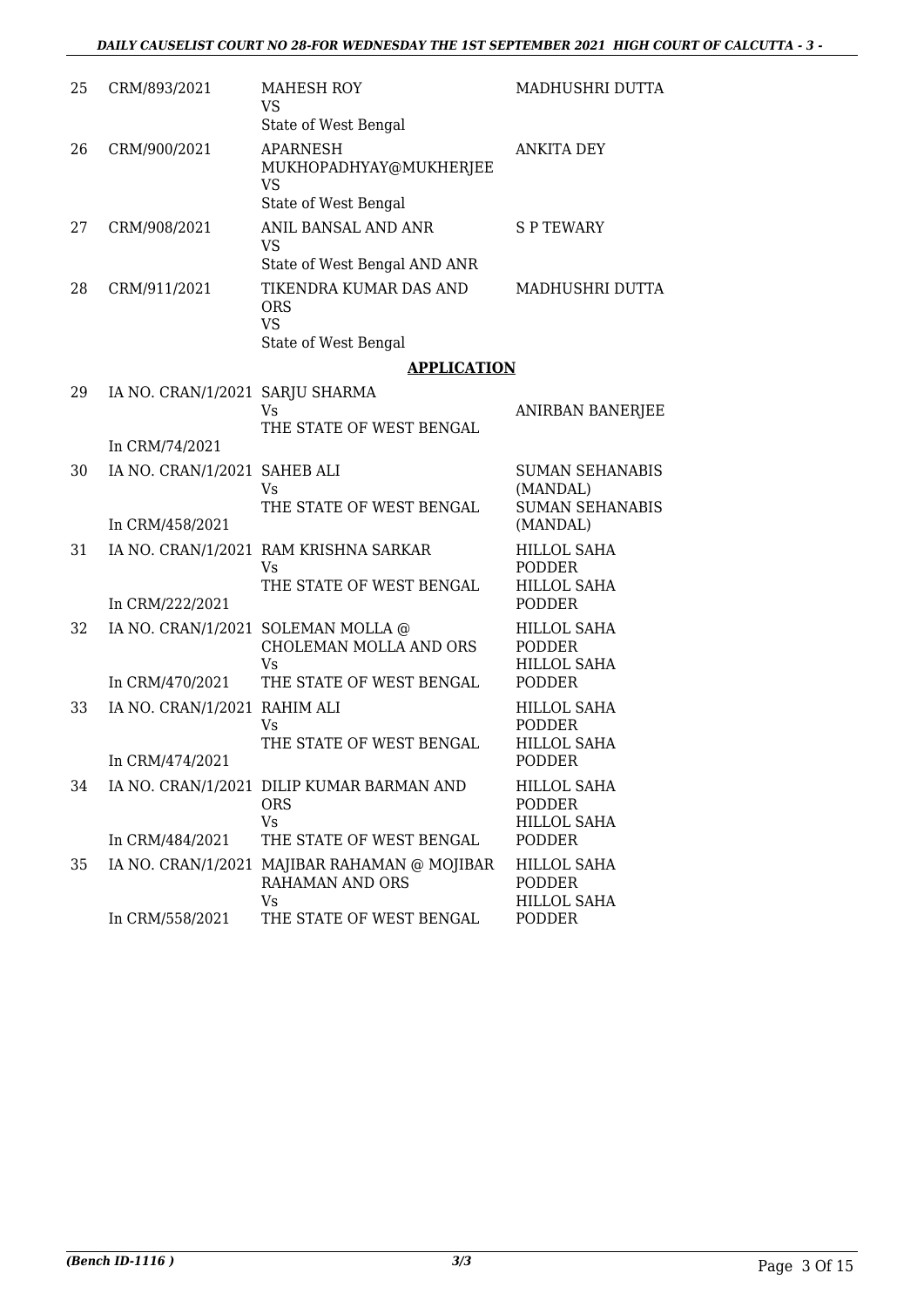

**DAILY CAUSELIST For Wednesday The 1st September 2021**

**COURT NO. 32**

#### **DIVISION BENCH (DB-VIII)**

#### **AT 11:00 AM**

**HON'BLE JUSTICE ARIJIT BANERJEE HON'BLE JUSTICE BIVAS PATTANAYAK**

#### **(VIA VIDEO CONFERENCE)**

#### **FROM PRINCIPAL BENCH**

#### **APPLICATION FOR ANTICIPATORY BAIL**

| 1 | CRM/789/2021       | ANAND KUMAR SRIVASTAV<br>VS.<br>THE STATE OF WEST<br><b>BENGAL</b>                         | <b>AMANUL ISLAM</b>                    |
|---|--------------------|--------------------------------------------------------------------------------------------|----------------------------------------|
| 2 | CRM/775/2021       | ERSAD ALI @ ERSHAD ALI<br>VS<br>THE STATE OF WEST<br>BENGAL                                | <b>SUDIP GUHA</b>                      |
| 3 | CRM/224/2021       | SADDAM PRAMANIK AND<br><b>ORS</b><br>VS.<br>THE STATE OF WEST<br><b>BENGAL</b>             | <b>DEBASISH</b><br><b>MUKHOPADHYAY</b> |
|   | IA NO: CRAN/1/2021 |                                                                                            |                                        |
| 4 | CRM/791/2021       | SHANTANA DAS<br>VS.<br>THE STATE OF WEST<br><b>BENGAL</b>                                  | DEBAJIT KUNDU                          |
| 5 | CRM/837/2021       | <b>GANESH RAVA</b><br><b>VS</b><br>State of West Bengal                                    | ARNAB SAHA                             |
| 6 | CRM/839/2021       | SUNIL ROY @ SUNIL<br><b>CHANDRA ROY</b><br><b>VS</b><br>THE STATE OF WEST<br><b>BENGAL</b> | <b>SUDIP GUHA</b>                      |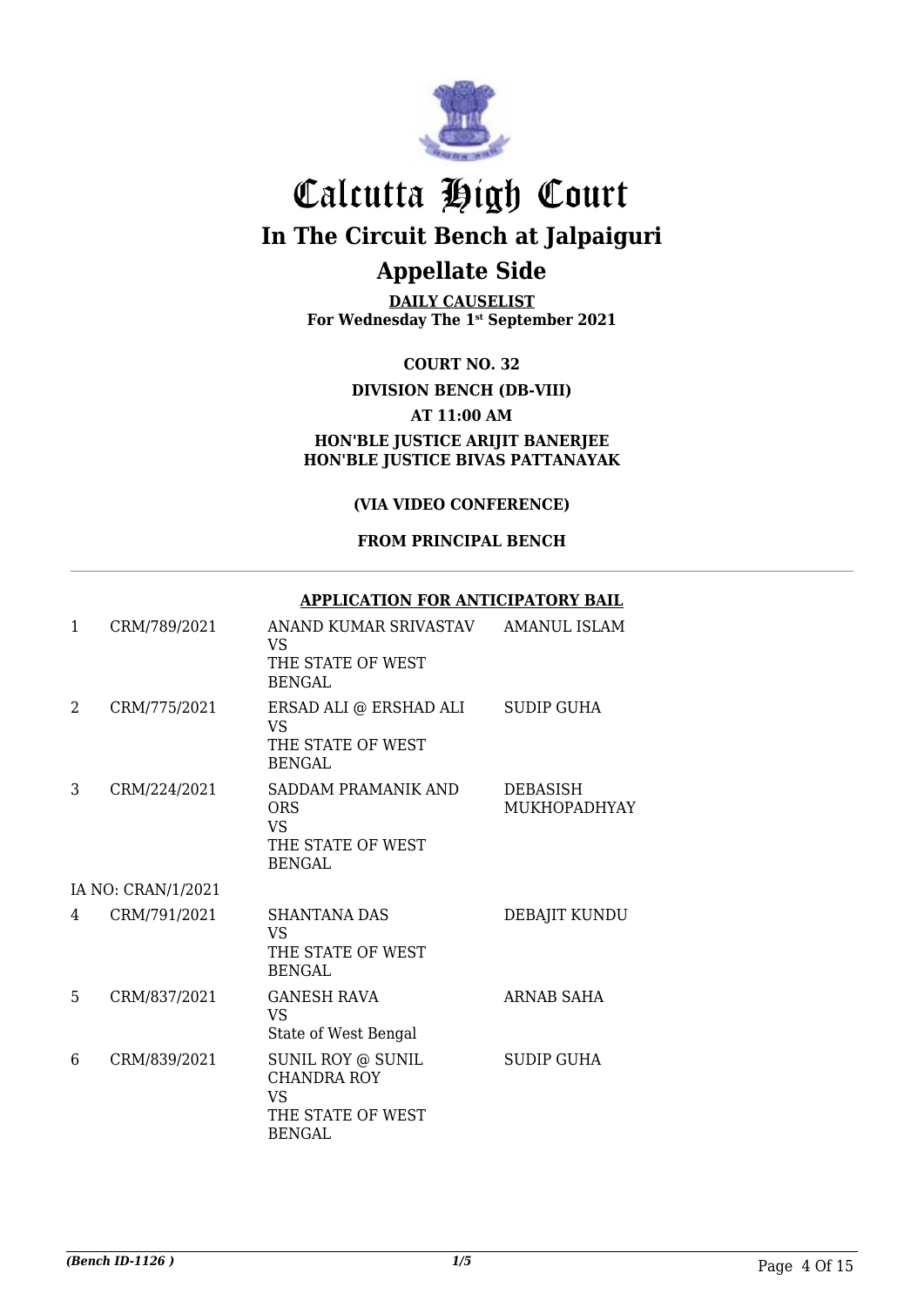#### *DAILY CAUSELIST COURT NO 32-FOR WEDNESDAY THE 1ST SEPTEMBER 2021 HIGH COURT OF CALCUTTA - 2 -*

| 7  | CRM/845/2021           | <b>MINTU KUMAR</b><br><b>VS</b>                                                                                                  | <b>SUMAN SEHANABIS</b>                 |
|----|------------------------|----------------------------------------------------------------------------------------------------------------------------------|----------------------------------------|
|    |                        | State of West Bengal                                                                                                             |                                        |
| 8  | CRM/843/2021<br>(Bail) | <b>SANJIT ROY</b><br><b>VS</b><br>THE STATE OF WEST<br><b>BENGAL</b>                                                             | <b>JAYDEEP KANTA</b><br><b>BHOWMIK</b> |
| 9  | CRM/857/2021           | RABINDRA NATH DAS AND<br><b>ORS</b><br><b>VS</b>                                                                                 | RATAN CHANDRA<br><b>ROY</b>            |
|    |                        | State of West Bengal                                                                                                             |                                        |
| 10 | CRM/68/2021            | MANGAL DAS AND ORS<br><b>VS</b><br>THE STATE OF WEST                                                                             | <b>ARIJIT GHOSH</b>                    |
|    |                        | <b>BENGAL</b>                                                                                                                    |                                        |
|    | IA NO: CRAN/1/2021     |                                                                                                                                  |                                        |
| 11 | CRM/71/2021            | BIMAL DAS @ BIMAL<br><b>KUMAR DAS</b><br><b>VS</b><br>THE STATE OF WEST                                                          | <b>HILLOL SAHA</b><br><b>PODDER</b>    |
|    |                        | <b>BENGAL</b>                                                                                                                    |                                        |
|    | IA NO: CRAN/1/2021     |                                                                                                                                  |                                        |
| 12 | CRM/391/2021           | MINHAJUL HAKIM @<br>MIRAJUL RAHAMAN<br><b>VS</b><br>THE STATE OF WEST<br><b>BENGAL</b>                                           | HILLOL SAHA<br><b>PODDER</b>           |
|    | IA NO: CRAN/1/2021     |                                                                                                                                  |                                        |
| 13 | CRM/413/2021           | KUMAR NIRENDRA<br>NARAYAN @ NIREN<br><b>NARAYAN</b><br><b>VS</b><br>THE STATE OF WEST<br>BENGAL                                  | <b>HILLOL SAHA</b><br><b>PODDER</b>    |
|    | IA NO: CRAN/1/2021     |                                                                                                                                  |                                        |
| 14 | CRM/417/2021           | <b>SUBAL CHANDRA ROY</b><br><b>VS</b><br>THE STATE OF WEST<br><b>BENGAL</b>                                                      | <b>HILLOL SAHA</b><br><b>PODDER</b>    |
|    | IA NO: CRAN/1/2021     |                                                                                                                                  |                                        |
| 15 | CRM/453/2021           | <b>BISWANATH</b><br>BHATTACHARYA@<br><b>BISWANATH</b><br><b>BHATTACHARJEE</b><br><b>VS</b><br>THE STATE OF WEST<br><b>BENGAL</b> | <b>HILLOL SAHA</b><br><b>PODDER</b>    |

IA NO: CRAN/1/2021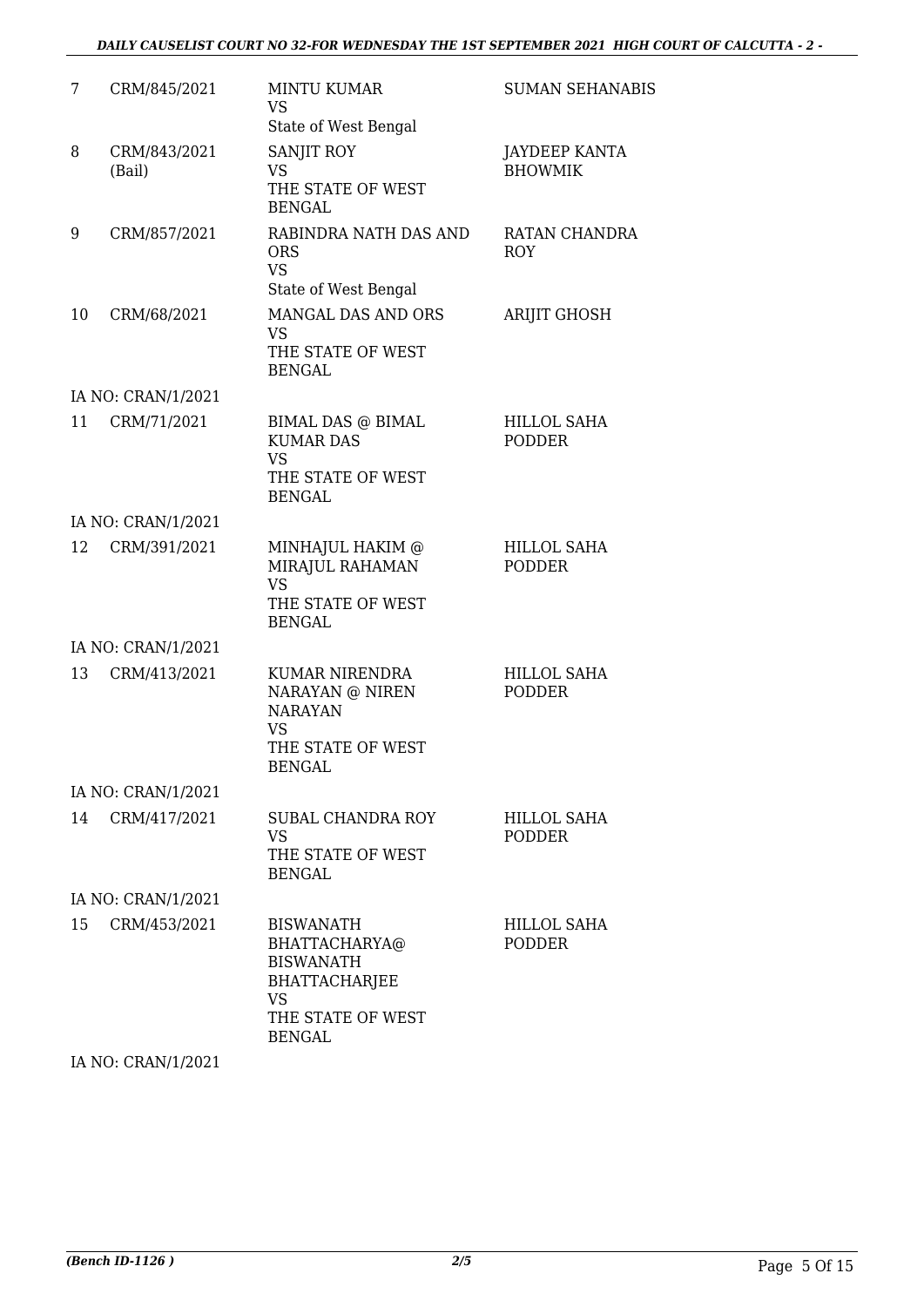| 16 | CRM/464/2021       | <b>BISWANATH</b><br>BHATTACHARYA @<br><b>BISWANATH</b><br><b>BHATTACHARJEE</b><br><b>VS</b>                                 | <b>HILLOL SAHA</b><br><b>PODDER</b> |
|----|--------------------|-----------------------------------------------------------------------------------------------------------------------------|-------------------------------------|
|    |                    | THE STATE OF WEST<br><b>BENGAL</b>                                                                                          |                                     |
|    | IA NO: CRAN/1/2021 |                                                                                                                             |                                     |
| 17 | CRM/501/2021       | AJIJUL HAQUE @ AJIJUL<br><b>HAK</b><br><b>VS</b><br>THE STATE OF WEST<br><b>BENGAL</b>                                      | <b>HILLOL SAHA</b><br><b>PODDER</b> |
|    | IA NO: CRAN/1/2021 |                                                                                                                             |                                     |
| 18 | CRM/541/2021       | LOKENATH SAHA<br><b>VS</b><br>THE STATE OF WEST                                                                             | <b>SUDIP GUHA</b>                   |
|    |                    | <b>BENGAL</b>                                                                                                               |                                     |
|    | IA NO: CRAN/1/2021 |                                                                                                                             |                                     |
| 19 | CRM/554/2021       | TUFAN MITRA @ SISHIR<br><b>MITRA</b><br><b>VS</b><br>THE STATE OF WEST<br><b>BENGAL</b>                                     | <b>HILLOL SAHA</b><br><b>PODDER</b> |
|    | IA NO: CRAN/1/2021 |                                                                                                                             |                                     |
| 20 | CRM/583/2021       | JYOTI FALODIYA DAS @<br><b>JYOTI RANI FALODIYA DAS</b><br><b>AND ANR</b><br><b>VS</b><br>THE STATE OF WEST<br><b>BENGAL</b> | ARPITA SAHA                         |
|    | IA NO: CRAN/1/2021 |                                                                                                                             |                                     |
| 21 | CRM/826/2021       | RANJAN MANDAL AND ORS<br>VS –<br>THE STATE OF WEST<br><b>BENGAL</b>                                                         | DEBAJIT KUNDU                       |
| 22 | CRM/831/2021       | <b>SHANTA BARMAN @</b><br>SHANTA MANDAL AND ANR<br><b>VS</b><br>THE STATE OF WEST<br><b>BENGAL</b>                          | HILLOL SAHA<br>PODDER               |
| 23 | CRM/852/2021       | SAHIDUL MIYA<br><b>VS</b><br>THE STATE OF WEST<br><b>BENGAL</b>                                                             | HILLOL SAHA<br><b>PODDER</b>        |
| 24 | CRM/861/2021       | MALAY BASAK ALIAS RAJA KUMAR SHANTANU<br><b>BASAK AND ORS</b><br><b>VS</b><br>THE STATE OF WEST<br><b>BENGAL</b>            |                                     |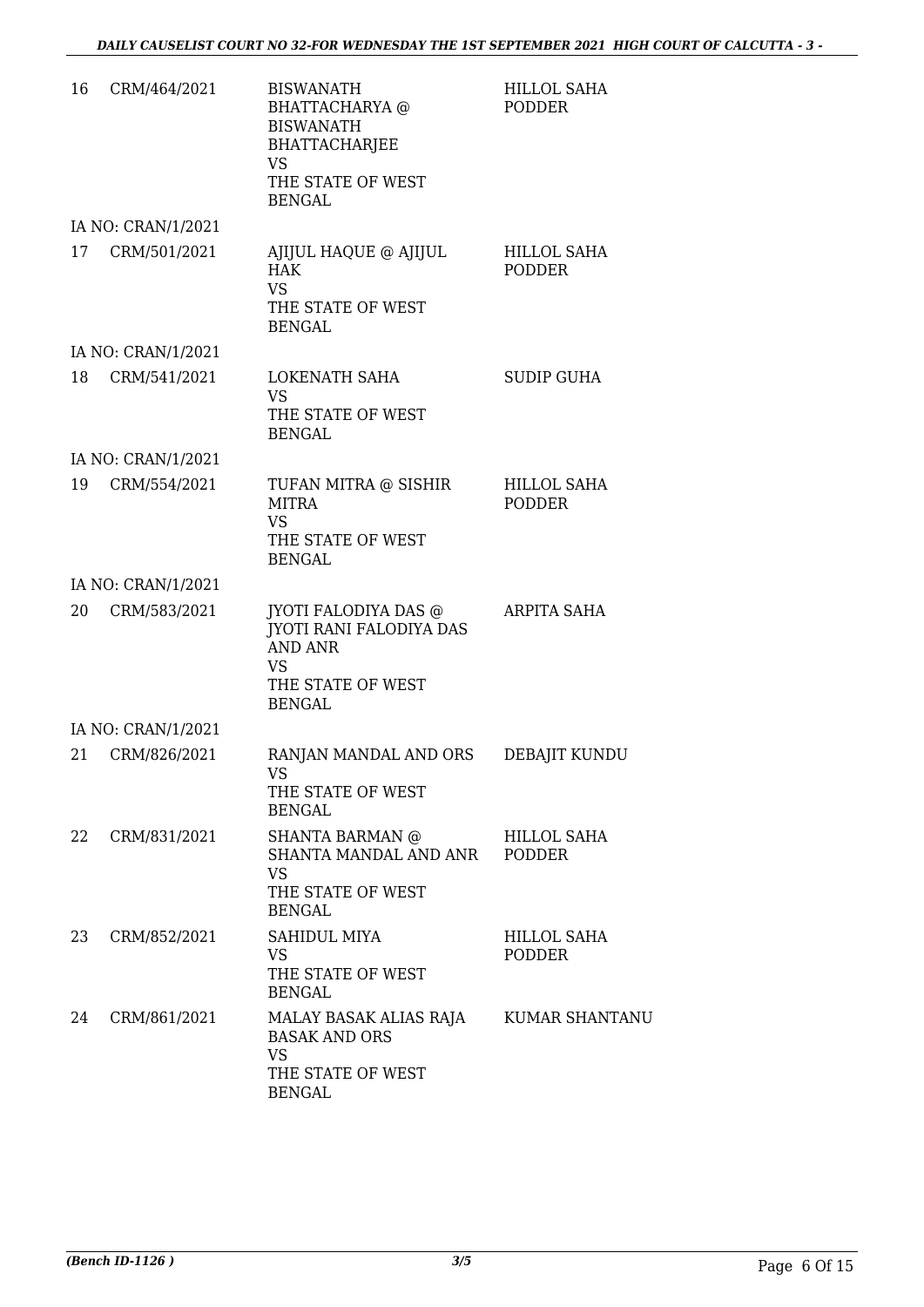| 25 | CRM/862/2021                              | BISHNU BARMAN @ DOLO<br><b>ROY</b><br><b>VS</b><br>STATE OF WEST BENGAL    | <b>KALIPADA DAS</b>                 |
|----|-------------------------------------------|----------------------------------------------------------------------------|-------------------------------------|
| 26 | CRM/863/2021                              | SWAPAN ROY @ SWAPAN<br><b>RAY</b><br><b>VS</b><br>THE STATE OF WEST        | <b>ARIJIT GHOSH</b>                 |
|    |                                           | <b>BENGAL</b>                                                              |                                     |
| 27 | CRM/881/2021                              | SAFIKUL ALAM AND ANR<br><b>VS</b><br>State of West Bengal                  | <b>SUMAN SEHANABIS</b>              |
| 28 | CRM/883/2021                              | ABED ALI AND ANR<br><b>VS</b><br>State of West Bengal                      | SUBHASISH MISRA                     |
| 29 | CRM/884/2021                              | KAJALI BARMAN AND ANR<br><b>VS</b><br>State of West Bengal                 | <b>SUBHASIS MISRA</b>               |
| 30 | CRM/435/2021                              | <b>GOUR SAHA</b><br><b>VS</b><br>THE STATE OF WEST<br><b>BENGAL</b>        | <b>HILLOL SAHA</b><br><b>PODDER</b> |
|    | IA NO: CRAN/1/2021                        |                                                                            |                                     |
| 31 | CRM/886/2021                              | LAL BAHADUR CHHETRI<br><b>AND ANR</b><br><b>VS</b><br>State of West Bengal | DEBAJIT KUNDU                       |
| 32 | CRM/570/2021<br>(Main File Not Here) VS   | <b>JAMINI MOHAN DAS</b><br>THE STATE OF WEST<br><b>BENGAL</b>              | <b>ARNAB SAHA</b>                   |
|    | IA NO: CRAN/1/2021                        |                                                                            |                                     |
| 33 | CRM/580/2021<br>(Main File Not Here) VS   | SUBHAS KARJI AND ANR<br>THE STATE OF WEST<br><b>BENGAL</b>                 | <b>ARNAB SAHA</b>                   |
|    | IA NO: CRAN/1/2021                        |                                                                            |                                     |
| 34 | CRM/490/2021<br>(Main File Not Here) VS   | MANGALDIP BARMAN<br>THE STATE OF WEST<br><b>BENGAL</b>                     | ARNAB SAHA                          |
|    | IA NO: CRAN/1/2021                        |                                                                            |                                     |
| 35 | CRM/522/2021<br>(Main File Not Here) VS   | RANJAN DAS AND ORS<br>THE STATE OF WEST<br><b>BENGAL</b>                   | <b>ARNAB SAHA</b>                   |
|    | IA NO: CRAN/1/2021, CRAN/2/2021           |                                                                            |                                     |
| 36 | CRM/403/2021<br>(Main File Not Here) SAHA | SUBHAS SAHA @ BHAKTAO ARNAB SAHA<br><b>VS</b><br>THE UNION OF INDIA        |                                     |
|    | IA NO: CRAN/1/2021                        |                                                                            |                                     |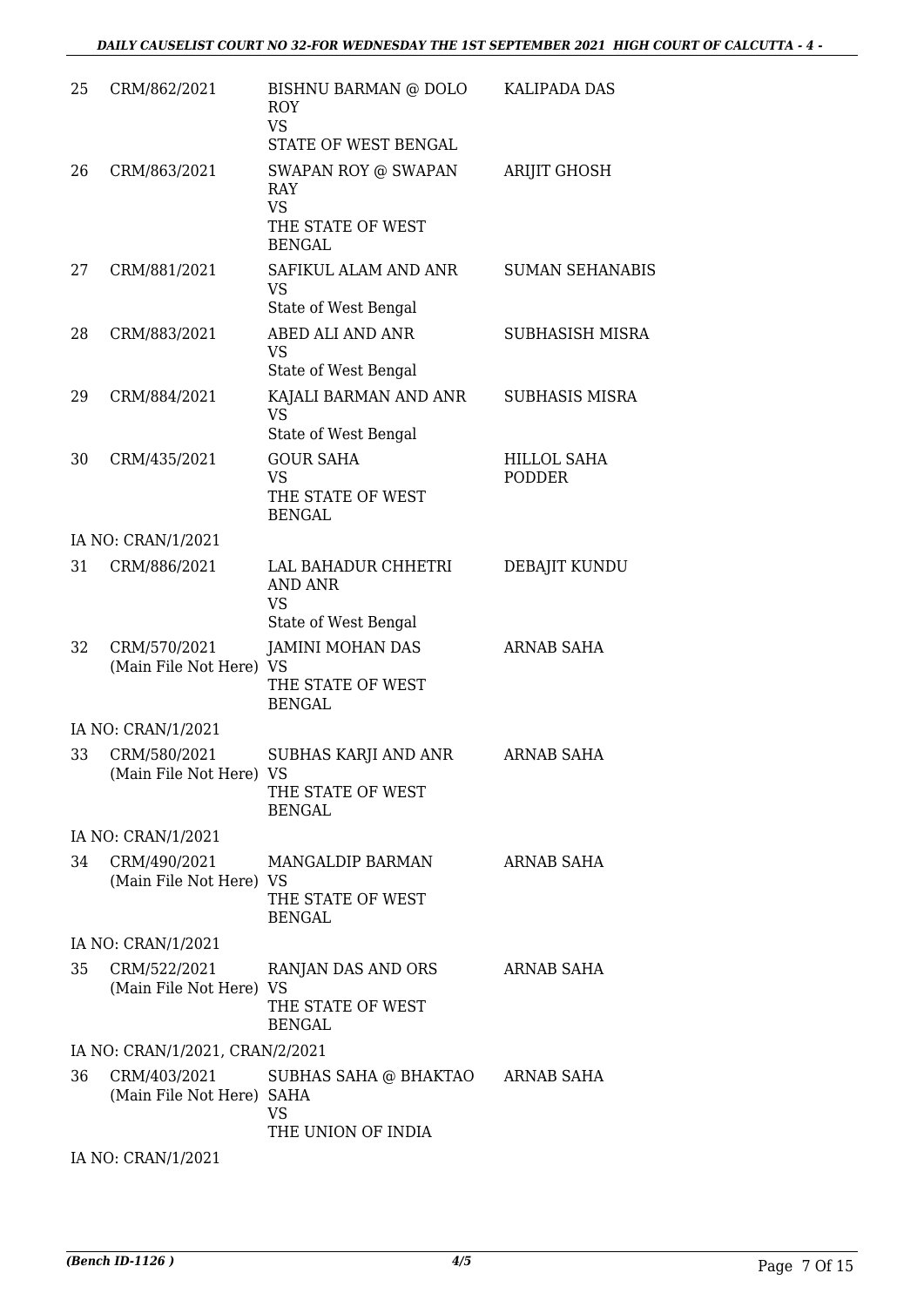| 37 | CRM/756/2021       | PRAFULLA KUMAR SINGH<br>@ PRAFULLA KUMAR SINHA<br><b>AND ANR</b><br><b>VS</b><br>THE STATE OF WEST<br><b>BENGAL</b> | <b>JEENIA RUDRA</b>                |
|----|--------------------|---------------------------------------------------------------------------------------------------------------------|------------------------------------|
| 38 | CRM/901/2021       | <b>GOLAB HOSSAIN @GOLAP</b><br><b>HOSSAIN AND ANR</b><br><b>VS</b><br>State of West Bengal                          | JEENIA RUDRA                       |
| 39 | CRM/512/2021       | RITU KHATUN AND ANR<br>VS<br>THE STATE OF WEST<br><b>BENGAL</b>                                                     | MADHUSHRI DUTTA                    |
|    | IA NO: CRAN/1/2021 |                                                                                                                     |                                    |
| 40 | CRM/406/2021       | ABHIJIT MUKHERJEE @<br><b>MUKHARJEE</b><br>VS<br>THE STATE OF WEST<br><b>BENGAL</b>                                 | <b>JEENIA RUDRA</b>                |
|    | IA NO: CRAN/1/2021 |                                                                                                                     |                                    |
| 41 | CRM/138/2021       | SANDHYA ROY @ SANDHYA<br><b>BALA ROY AND ANR</b><br>VS<br>The State of West Bengal                                  | MR. PARTHA PRATIM<br><b>SARKAR</b> |
|    |                    |                                                                                                                     |                                    |

IA NO: CRAN/1/2021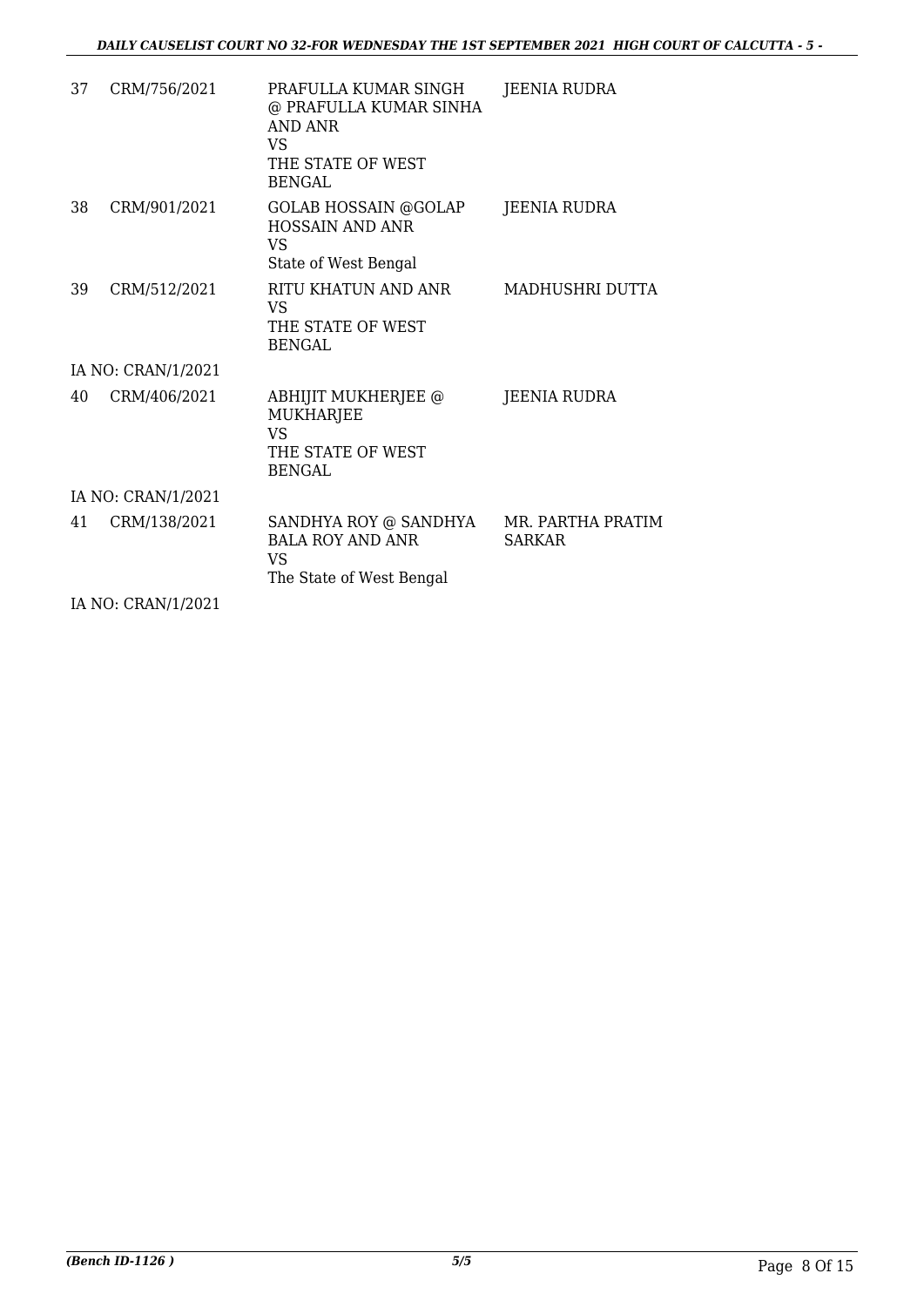

**DAILY CAUSELIST For Wednesday The 1st September 2021**

**COURT NO. 29**

**DIVISION BENCH (DB - IX)**

**AT 11:00 AM**

**HON'BLE JUSTICE DEBANGSU BASAK HON'BLE JUSTICE ANANDA KUMAR MUKHERJEE**

**(VIA VIDEO CONFERENCE)**

#### **FROM PRINCIPAL BENCH**

#### **APPLICATION FOR BAIL**

|   | CRM/899/2021 | RAMSEH KUMAR AND ANR<br>VS<br>State of West Bengal | ANIRBAN BANERJEE |
|---|--------------|----------------------------------------------------|------------------|
|   |              | <b>APPLICATION FOR ANTICIPATORY BAIL</b>           |                  |
| 2 | CRM/902/2021 | GOBINDA SINGHA<br>VS<br>State of West Bengal       | JEENIA RUDRA     |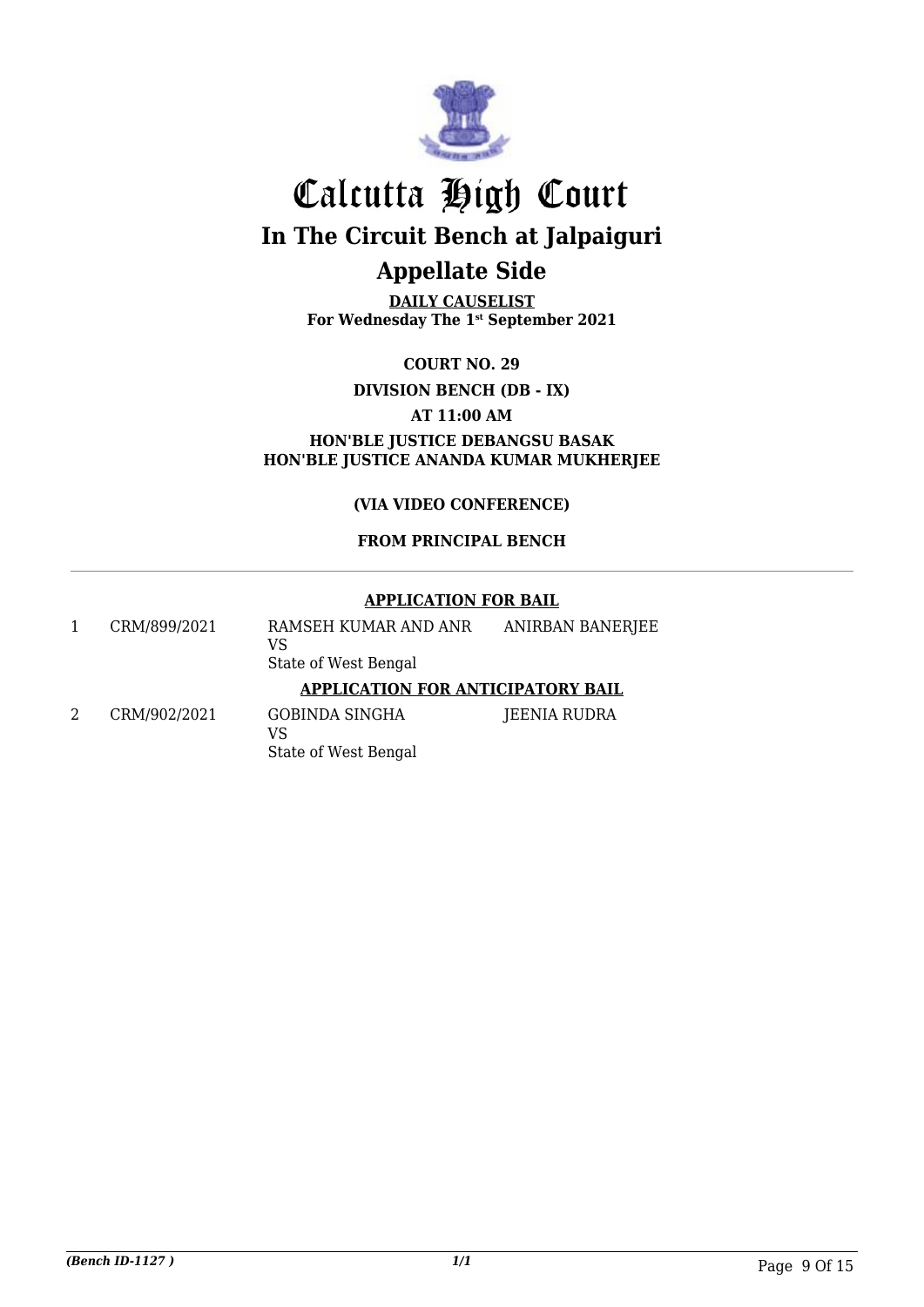

**DAILY CAUSELIST For Wednesday The 1st September 2021**

**COURT NO. 8 SINGLE BENCH (SB-II) AT 11:00 AM HON'BLE JUSTICE SHIVAKANT PRASAD (VIA VIDEO CONFERENCE)**

#### **FROM PRINCIPAL BENCH**

#### **MOTION**

| 1  | WPA/1189/2021 | SHIBA PROSAD BANERJEE<br>VS<br>STATE OF WEST BENGAL<br>AND ORS.                                          | <b>AMRITA MAJI</b> |
|----|---------------|----------------------------------------------------------------------------------------------------------|--------------------|
| 2  | WPA/1142/2021 | M/S. JALPAIGURI WOOD<br><b>CRAFT AND ANR</b><br><b>VS</b><br>THE STATE OF WEST<br><b>BENGAL AND ORS</b>  | DEBORSHI DHAR      |
| 3  | WPA/1143/2021 | M/S SAHA PLYWOOD<br><b>INDUSTRIES AND ANR</b><br><b>VS</b><br>THE STATE OF WEST<br><b>BENGAL AND ORS</b> | DEBORSHI DHAR      |
| 4  | WPA/1144/2021 | LAXMI TIMBER INDUSTRIES<br><b>AND ANR</b><br>VS.<br>THE STATE OF WEST<br><b>BENGAL AND ORS</b>           | DEBORSHI DHAR      |
| 5. | WPA/1151/2021 | S.A. PLYWOOD INDUSTRY<br>PVT. LTD. AND ANR<br><b>VS</b><br>THE STATE OF WEST<br><b>BENGAL AND ORS</b>    | DEBORSHI DHAR      |
| 6  | WPA/1153/2021 | TIRUPATI PLYWOOD<br><b>INDUSTRIES AND ANR</b><br>VS.<br>THE STATE OF WEST<br><b>BENGAL AND ORS</b>       | DEBORSHI DHAR      |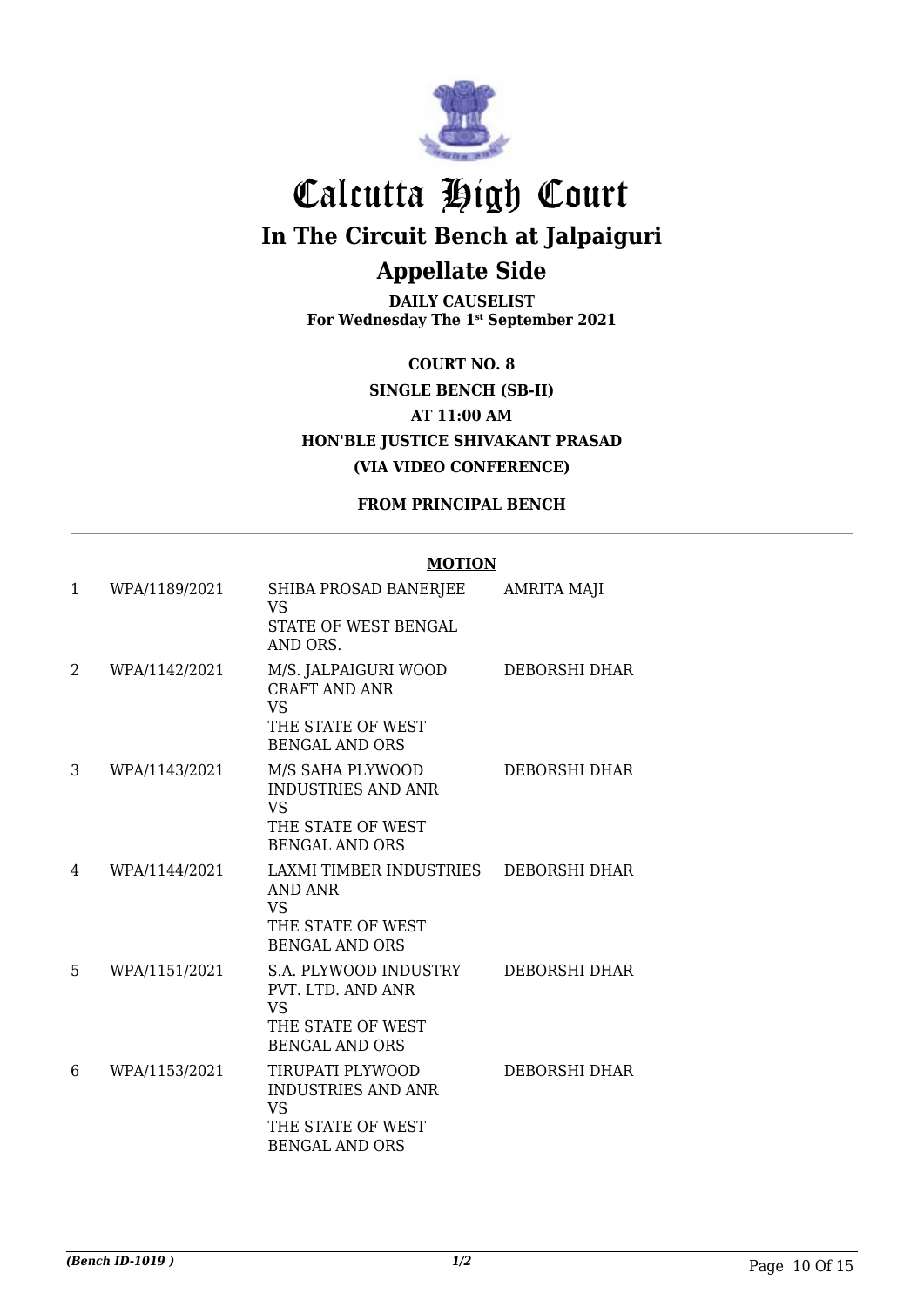| 7  | WPA/1058/2021 | ARIJIT SEN AND ORS<br>VS.<br>STATE OF WEST BENGAL<br>AND ORS.                                                          | <b>BALARAM SARDAR</b> |
|----|---------------|------------------------------------------------------------------------------------------------------------------------|-----------------------|
| 8  | WPA/1145/2021 | M/S BENGAL PLYWOOD<br><b>INDUSTRIES AND ANR</b><br><b>VS</b><br>THE STATE OF WEST<br><b>BENGAL AND ORS</b>             | DEBORSHI DHAR         |
| 9  | WPA/1146/2021 | <b>OMKARESHWAR</b><br>PLAYWOOD INDUSTRIES<br><b>AND ANR</b><br><b>VS</b><br>THE STATE OF WEST<br><b>BENGAL AND ORS</b> | DEBORSHI DHAR         |
| 10 | WPA/1147/2021 | M/s. DEBICA INDUSTRIES<br><b>AND ANR</b><br><b>VS</b><br>THE STATE OF WEST<br><b>BENGAL AND ORS</b>                    | DEBORSHI DHAR         |
| 11 | WPA/1148/2021 | TEESTA PARTICLE BOARD<br><b>INDUSTRIES AND ANR</b><br><b>VS</b><br>THE STATE OF WEST<br><b>BENGAL AND ORS</b>          | <b>DEBORSHI DHAR</b>  |
| 12 | WPA/1149/2021 | <b>AGARWAL PLYWOOD</b><br><b>INDUSTRIES</b><br><b>VS</b><br>THE STATE OF WEST<br><b>BENGAL AND ORS</b>                 | DEBORSHI DHAR         |
| 13 | WPA/1150/2021 | B.B.C. PLYBOARDS INDIA<br><b>AND ANR</b><br><b>VS</b><br>THE STATE OF WEST<br><b>BENGAL AND ORS</b>                    | DEBORSHI DHAR         |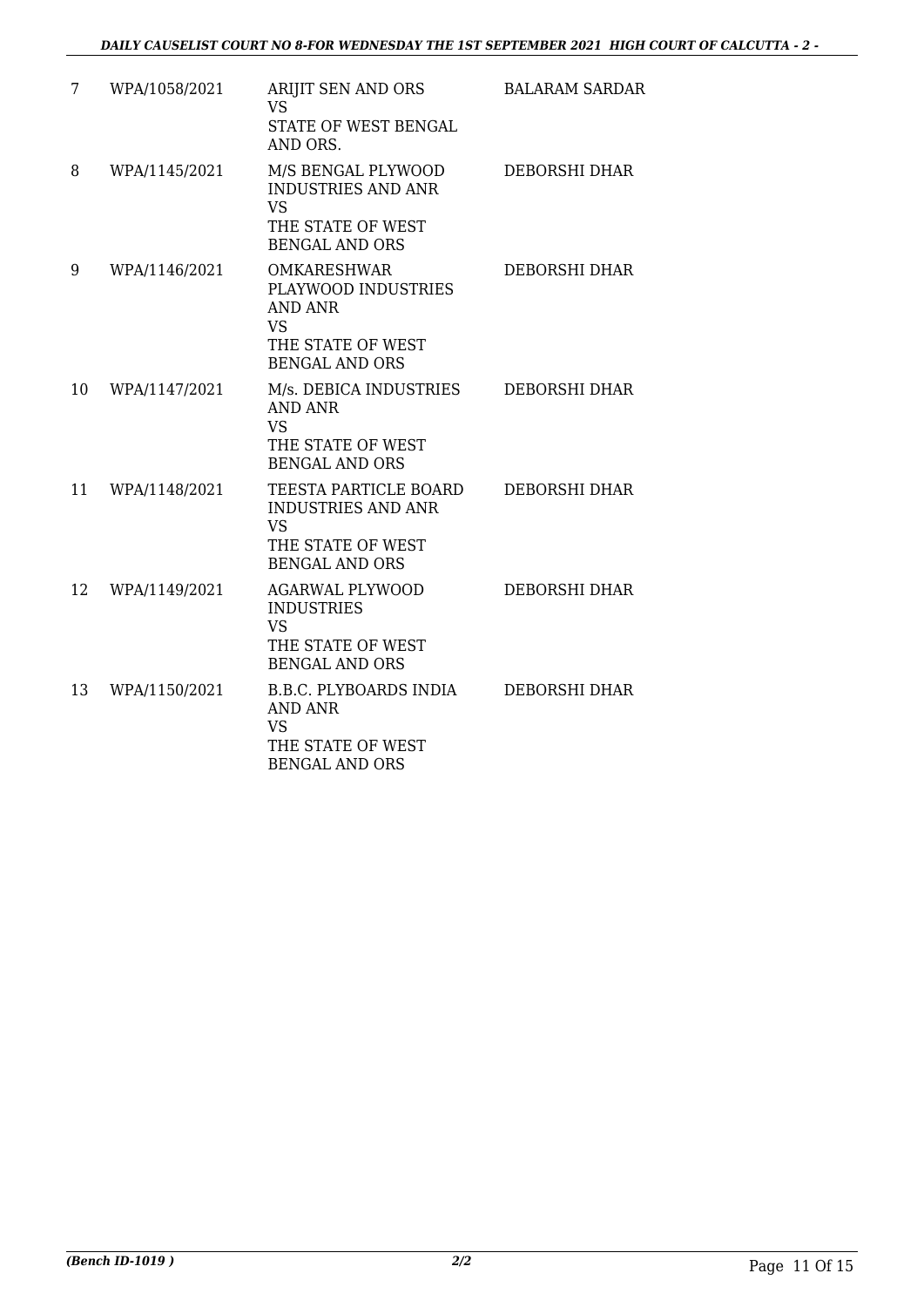

**DAILY CAUSELIST For Wednesday The 1st September 2021**

**COURT NO. 13 SINGLE BENCH (SB-III) AT 11:00 AM HON'BLE JUSTICE RAJASEKHAR MANTHA**

#### **(VIA VIDEO CONFERENCE)**

#### **FROM PRINCIPAL BENCH**

#### **MOTION**

1 WPA/1198/2021 SHRIMANTA DAS

VS STATE OF WEST BENGAL AND ORS.

SANKAR KUMAR SENAPATI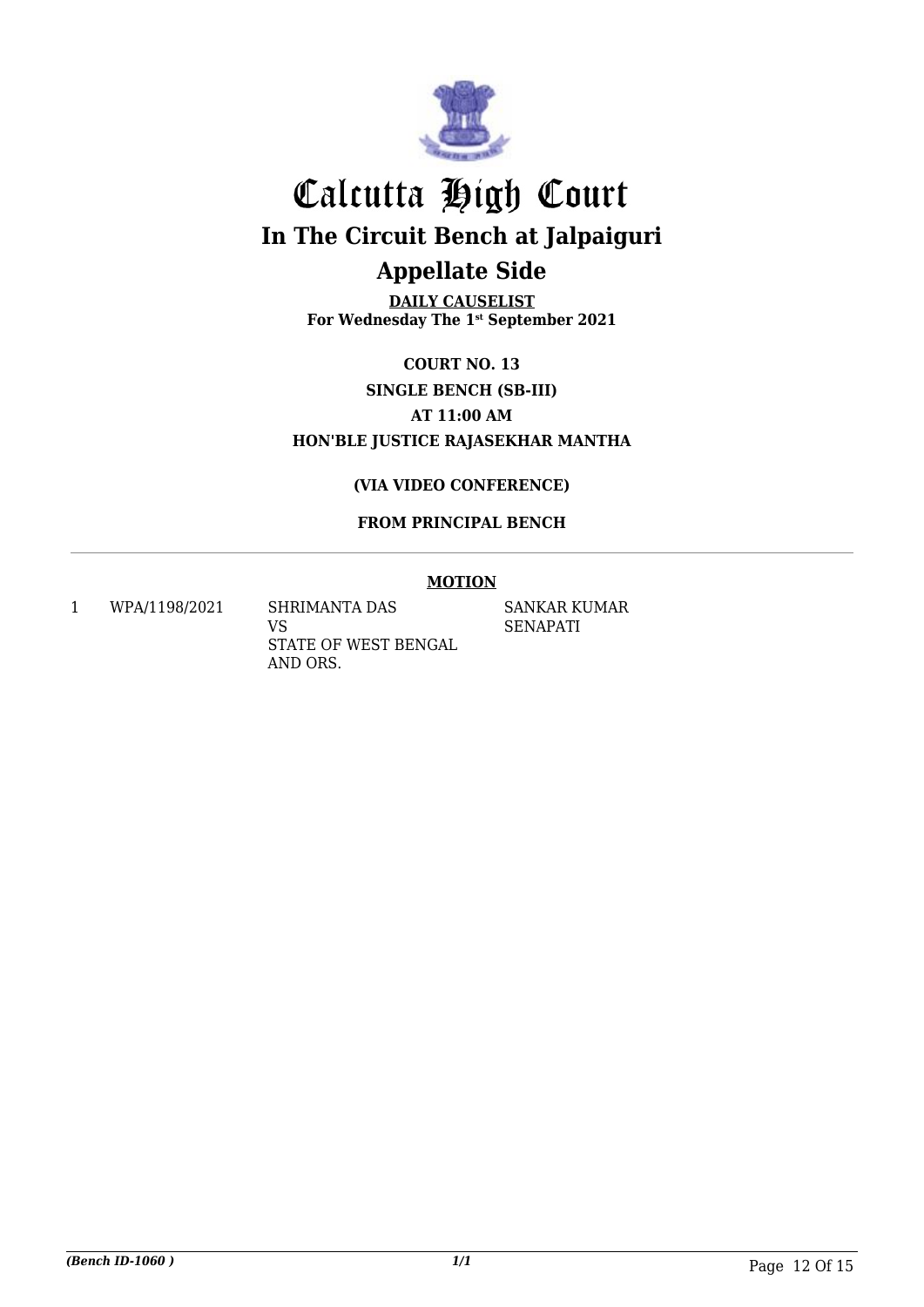

**DAILY CAUSELIST For Wednesday The 1st September 2021**

**COURT NO. 24 SINGLE BENCH (SB - XI) AT 11:00 AM HON'BLE JUSTICE AMRITA SINHA**

#### **(VIA VIDEO CONFERENCE)**

#### **FROM PRINCIPAL BENCH**

#### **MOTION**

| $\mathbf{1}$ | WPA/1048/2021 | MD. HASEN ALI<br>VS<br>STATE OF WEST BENGAL<br>AND ORS           | <b>JAGRITI MISHRA</b> |
|--------------|---------------|------------------------------------------------------------------|-----------------------|
| 2            | WPA/1049/2021 | <b>ARUP SARKAR</b><br>VS<br>STATE OF WEST BENGAL<br>AND ORS      | JAGRITI MISHRA        |
| 3            | WPA/1051/2021 | SURAJIT DEY<br>VS<br>STATE OF WEST BENGAL<br>AND ORS             | JAGRITI MISHRA        |
| 4            | WPA/1053/2021 | <b>GOURANGA SARKAR</b><br>VS<br>STATE OF WEST BENGAL<br>AND ORS  | <b>JAGRITI MISHRA</b> |
| 5            | WPA/1054/2021 | <b>SUJAY DAS</b><br><b>VS</b><br>STATE OF WEST BENGAL<br>AND ORS | JAGRITI MISHRA        |
| 6            | WPA/1185/2021 | TAPAN MANTA AND ORS<br>VS<br>STATE OF WEST BENGAL<br>AND ORS.    | PAPIYA CHATTERJEE     |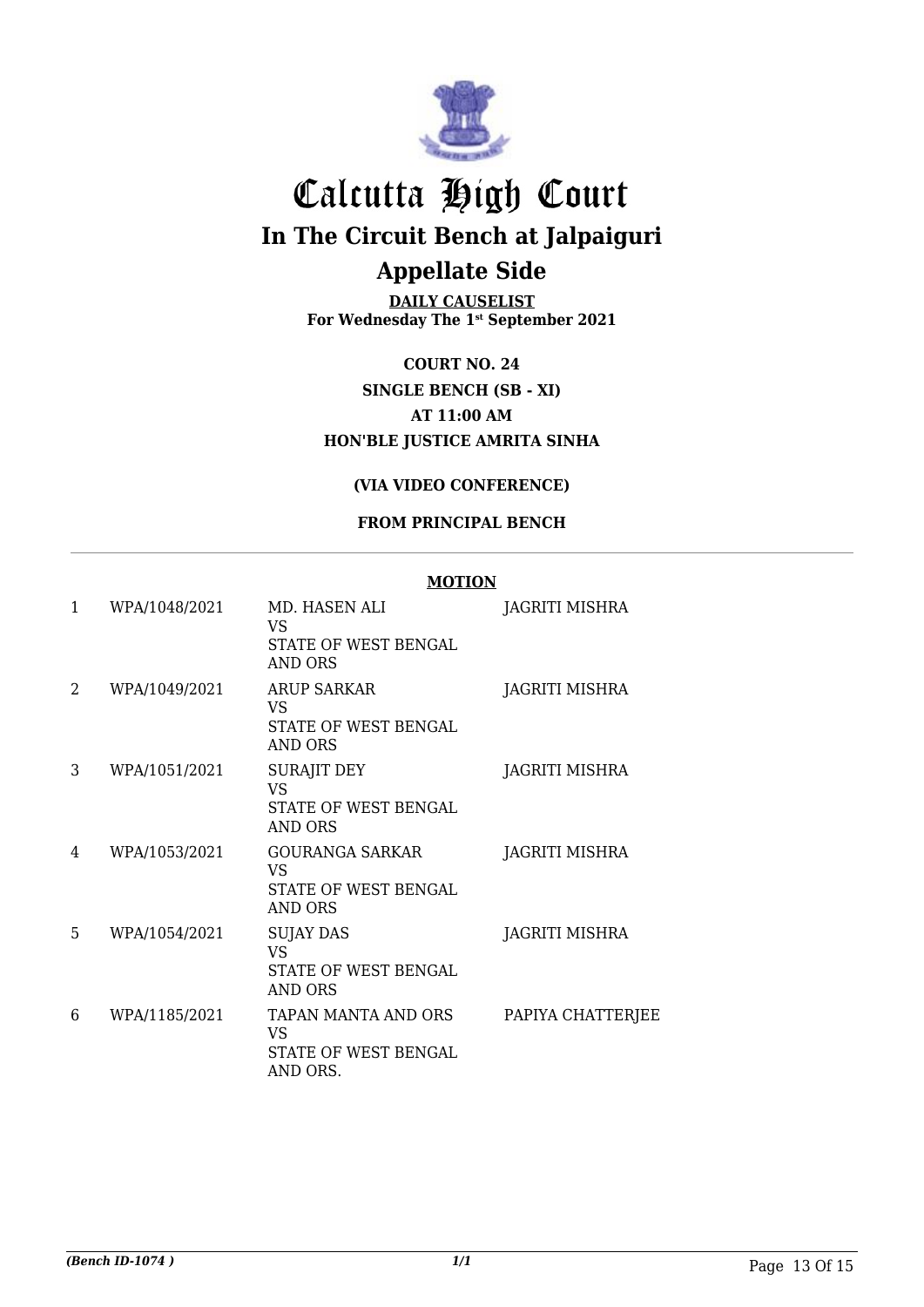

**DAILY CAUSELIST For Wednesday The 1st September 2021**

**COURT NO. 10 SINGLE BENCH (SB - XV) AT 11:00 AM HON'BLE JUSTICE SUVRA GHOSH**

#### **(VIA VIDEO CONFERENCE)**

#### **FROM PRINCIPAL BENCH**

#### **TO BE MENTIONED**

|   | IA NO. CAN/1/2021 | <b>SABITA ROY</b><br>Vs<br>UNION OF INDIA AND ORS                                      | <b>ARINDAM DAS</b> |
|---|-------------------|----------------------------------------------------------------------------------------|--------------------|
|   | In WPA/1114/2021  |                                                                                        |                    |
|   |                   | <b>MOTION</b>                                                                          |                    |
| 2 | WPA/1092/2021     | <b>SMT MAMATA</b><br>SARKAR(BHADURI) AND<br><b>ANR</b><br>VS<br>Union of India AND ORS | <b>TANMOY KAR</b>  |
| 3 | WPA/1168/2021     | AMRIT DAS AND ANR<br>VS<br>STATE OF WEST BENGAL<br><b>AND ORS</b>                      | SANJAY MAZOOMDAR   |